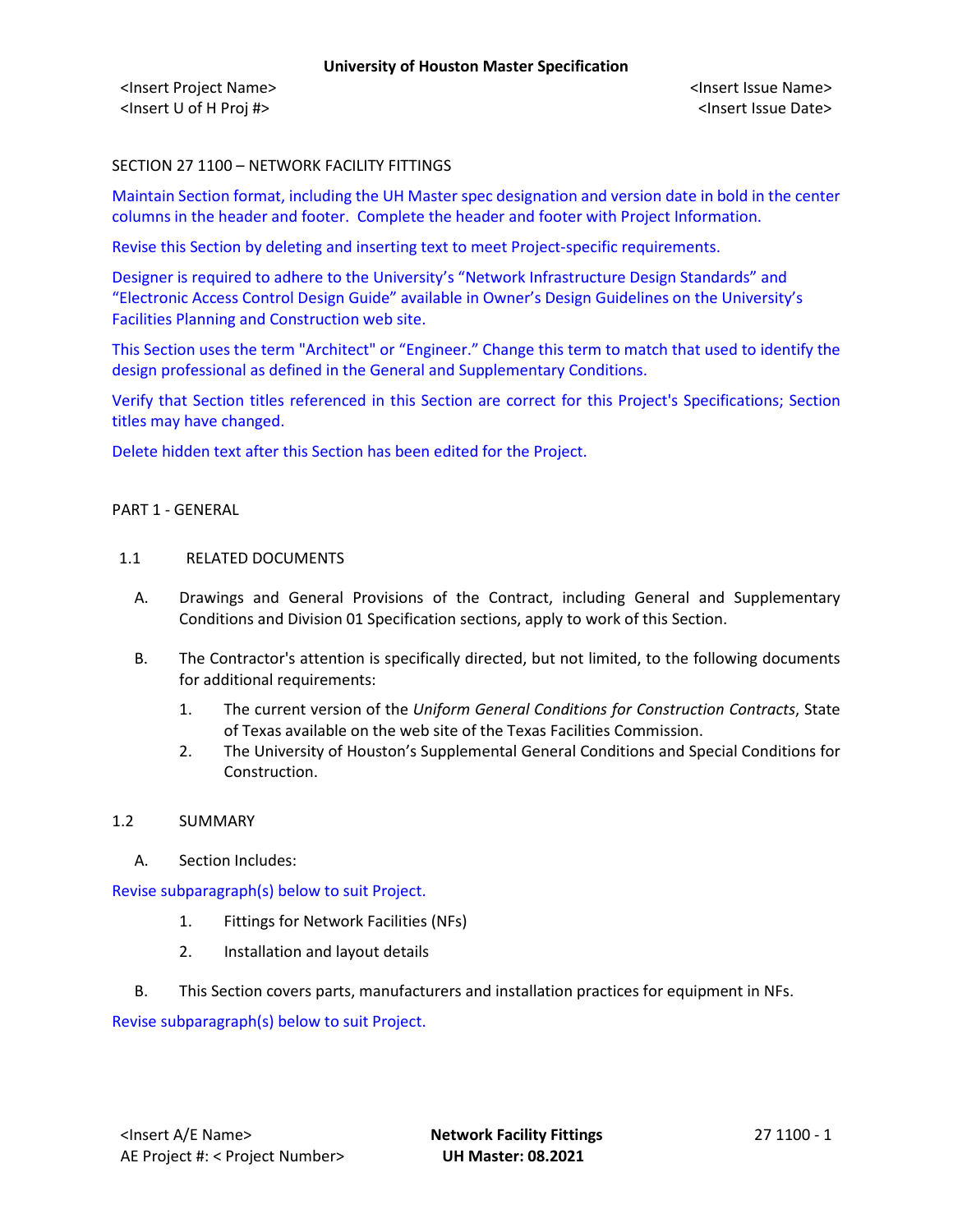## 1.3 SUBMITTAL ADMINISTRATIVE REQUIREMENTS

A. Follow the Submittal Administrative Requirements as stated in Section 01 3300 "Submittal Procedures." Use electronic format only.

## 1.4 ACTION SUBMITTALS

- A. Product Data: For each type of product.
	- 1. Include construction details, material descriptions, dimensions of individual components and profiles, and finishes for equipment racks and cabinets.
	- 2. Include rated capacities, operating characteristics, electrical characteristics, and furnished specialties and accessories.
- B. Shop Drawings: For communications equipment room fittings. Include plans, elevations, sections, details, and attachments to other work.
- C. Grounding Plan and Details: Indicate location of grounding bus bar and its mounting detail showing standoff insulators and wall mounting brackets.
- 1.5 INFORMATIONAL SUBMITTALS Not Used

## PART 2 - PRODUCTS

### 2.1 PARTS AND MANUFACTURERS

- A. Refer to Section 01 2500 "Substitution Procedures" for variations from approved manufacturers or parts. Obtain written approval for substitutions from both the Owner's Project Manager and the UIT Project Manager.
- B. Equipment Racks Heavy duty aluminum 7 foot floor mounted racks with cable management channels on both sides and mounting rails for 19 inch equipment are required.
	- 1. Chatsworth Products Inc.
		- a. Relay Rack: 55053-703
		- b. Telecommunications Grounding Busbar (TGB) #40156-012 ground busbar with #10622-000 busbar insulators or equivalent
	- 2. CommScope
		- a. 760082479 (RK3-45A)
	- 3. Panduit
		- a. R2P black
- C. Fiber Optic Enclosures

<Insert A/E Name> **Network Facility Fittings** 27 1100 - 2 AE Project #: < Project Number> **UH Master: 08.2021**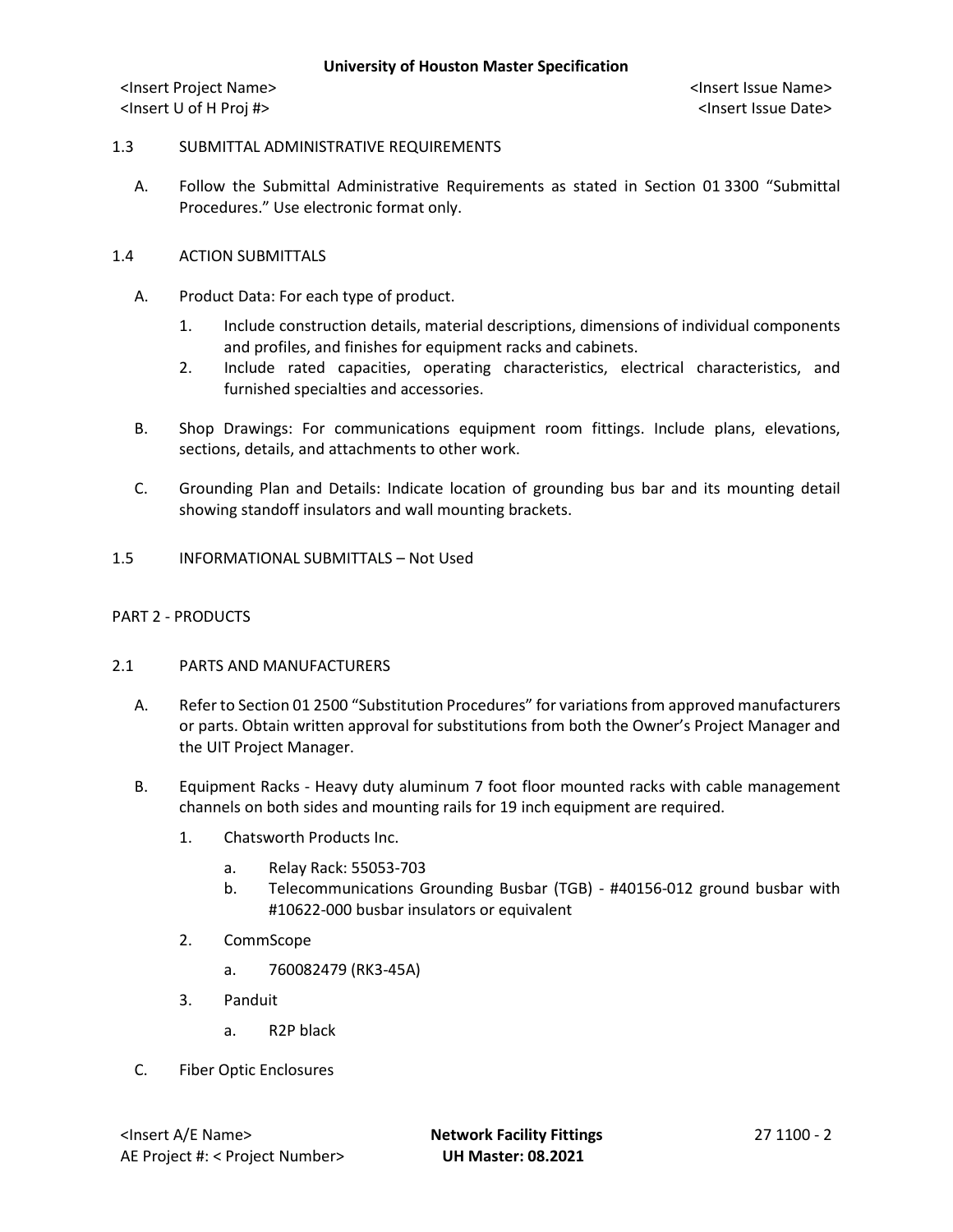- 1. Corning
	- a. 1U: CCH-01U
	- b. 2U: CCH-02U (use in IDFs)
	- c. 3U: CCH-03U
	- d. 4U: CCH-04U (use in BDFs)
- 2. CommScope
	- a. 1U: SD-1U
	- b. 2U: SD-2U (use in IDFs)
	- c. 3U: SD-4U (holds 6 panels; use in BDFs)
	- d. 4U: SD-4U
- D. Vertical Cable Management
	- 1. Panduit Products
		- a. 6 in. Wide 7FT Double Sided Black W/Doors: PR2VD06
		- b. 8 in. Wide 7FT Double Sided Black W/ Doors: PR2VD08
		- c. 10 in. Wide 7FT Double Sided Black W/ Doors: PR2VD10
		- d. 12 in. Wide 7FT Double Sided Black W/ Doors: PR2VD12
	- 2. CommScope
		- a. 6 in. Wide 7FT Double Sided Black W/ Doors: VCM-DS-84-6B 760072785
		- b. 8 in. Wide 7FT Double Sided Black W/ Doors: VCM-DS-84-8B 760089359
		- c. 10 in. Wide 7FT Double Sided Black W/ Doors: VCM-DS-84-10B 760089367
		- d. 12 in. Wide 7FT Double Sided Black W/ Doors: VCM-DS-84-12B 760089375
- E. Horizontal Cable Management
	- 1. Panduit Products
		- a. 1U: NCMHF1
		- b. 2U: NCMHF2
	- 2. Uniprise
		- a. 1U: 1375162-1
		- b. 2U: 1375162-2
- F. Basket Cable Tray
	- 1. Cablofil
		- a. 12 inch x 2 inch CF54 / 300 EZ
		- b. 12 inch X 4 inch CF105 / 300 EZ
		- c.  $18$  inch x 4 inch CF105/ 450 EZ
		- d. Cable drop out CABLEEXIT100BL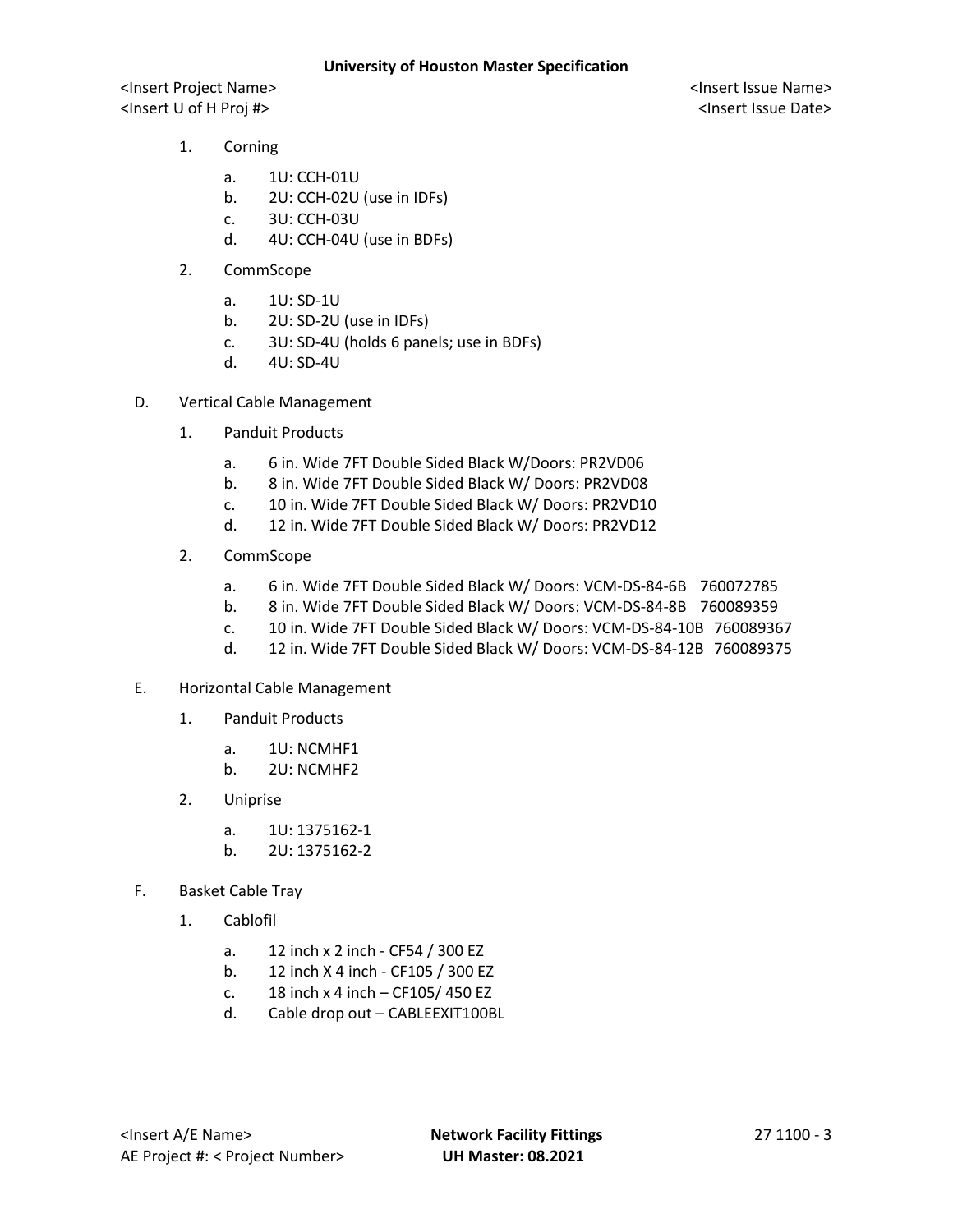- G. Ladder Tray (Vertical Support Only)
	- 1. Chatsworth
		- a. 12 inch 10250-712
		- b. 18 inch 10250-718
		- c. 24 inch 10250-724
		- d. Vertical Wall Brackets 10608-701
		- e. Protective End Caps 10642-001
- H. Paint
	- 1. Flame Control Coatings, LLC
		- a. NO. 20-20A Fire Hazard Classification, ASTM E-84 (NFPA 255) Class "A"
- I. Uninterruptible Power Supply (UPS)
	- 1. Tripp Lite
		- a. SMART1500LCD
		- b. SMART5000XFMRXL
- J. Power Distribution Unit
	- 1. Tripp Lite
		- a. PDU1215
		- b. PDU1220
- K. Rack-mount Monitor Shelf
	- 1. Tripp Lite
		- a. B020-U08-19-IP NetDirector 8-Port 1U Rack-Mount Console KVM Switch with 19 inch LCD and IP Remote Access
- L. Firestopping Materials

Designer: coordinate with UIT Project Manager to include specific EZ-Path model(s) required for the Project.

- 1. Basis of Design Product: Specified Technologies EZ-Path firestop pathways.
- 2. Comply with requirements of Section 07 8413 "Penetration Firestopping."
- 2.2 RELAY RACKS
	- A. Use equipment racks that are capable of accepting 19 inch equipment, self-supporting and manufactured from high-strength aluminum with two top brackets included for additional strength.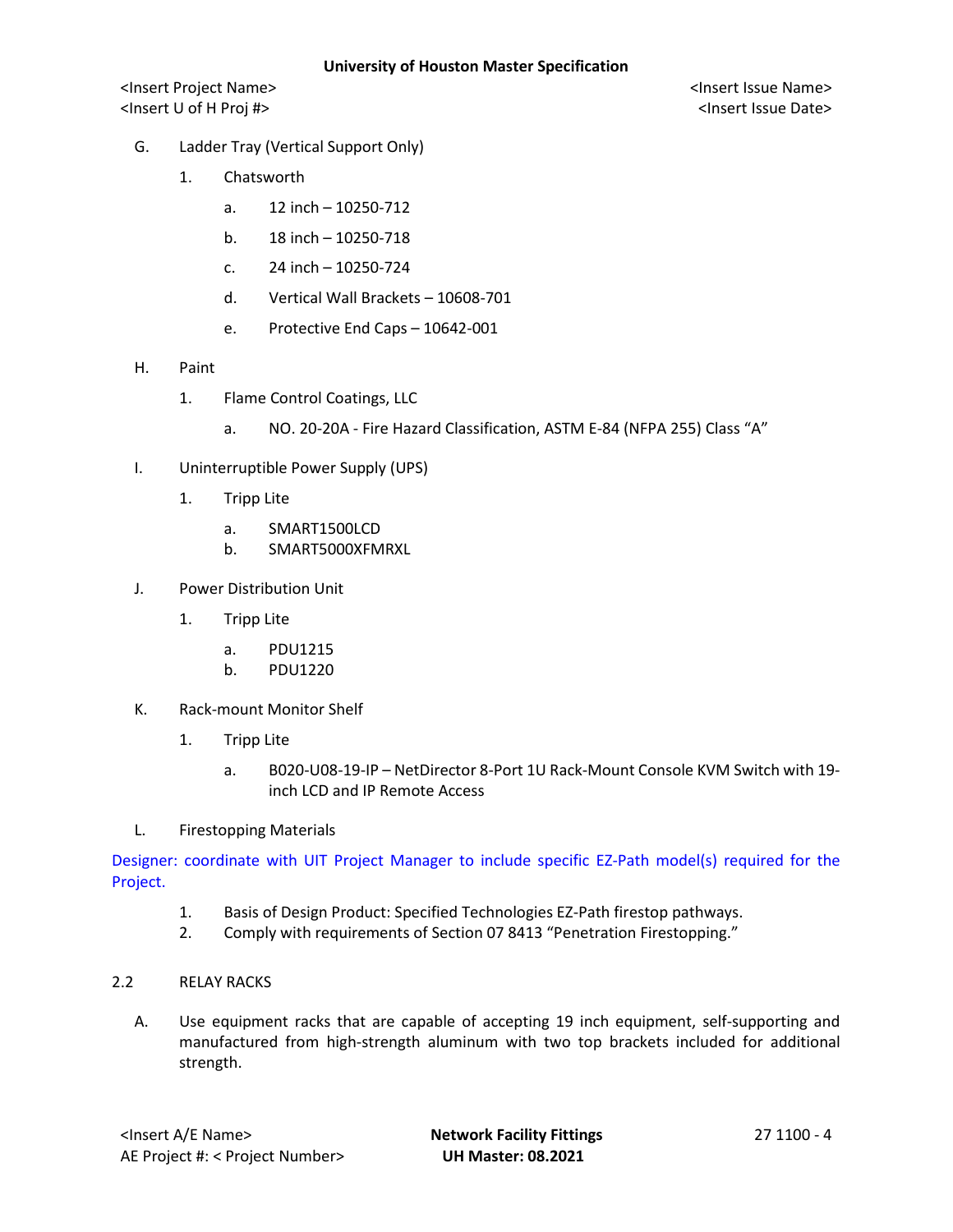### **University of Houston Master Specification**

<Insert Project Name> <Insert Issue Name> <Insert U of H Proj #> <Insert Issue Date>

- B. Use racks with black finish color. Drill and tap mounting holes each side at 5/8 inch 5/8 inch 1/2 inch patterns compatible with EIA 1-1/4 inch- 5/8 inch alternating patterns.
- C. Include base flanges with mounting holes drilled through for securing the rack to the floor. Make each mounting hole at least 5/8 inch in diameter.
- D. Where the rack is to be mounted to VCT flooring or bare concrete, use an insulating pad, and take care that anchors used to secure the rack to the floor do not come in contact with any reinforcing steel embedded in the concrete slab.
- E. In the NFs, reserve space at the top of each rack for fiber enclosures: for BDFs, a minimum of eight Units (8U), and for IDFs, a minimum of six Units (6U).

## 2.3 CABLE MANAGEMENT

- A. Vertical cable management is to be double-sided and narrow or wide depending upon application requirements. Use manager sections with a black finish. Include lockable latching sections and protective edge guards.
- B. Use horizontal cable management capable of attachment to a 19 inch rack, maximum 6 inch deep and maximum 2.8 inch high. Use managers with a black finish.

### 2.4 CABLE RUNWAY

- A. Cable runway (basket tray) is required within the NF to provide a suitable pathway to route all cabling into and out of termination equipment, mounted in equipment racks or on backboards attached to walls, and pathway spaces beyond the NF.
- B. Ladder Trays: Provide UL classified ladder tray and components for vertical support of cabling from floor to basket tray and from basket tray to riser sleeves.

### PART 3 - EXECUTION

# 3.1 GENERAL

- A. NF
	- 1. Do not install IT network equipment in the NFs until they are completely built, cleaned and secured with Owner's approved lock.
	- 2. Interior walls: Cover interior walls floor to ceiling with fire-rated 3/4 inch plywood painted with two coats of a neutral color fire retardant paint. Leave the fire rated stamp visible. Have the Fire Marshall's Office inspect and approve the plywood before painting.
	- 3. Cabling within Racks and Enclosures: Provide adequate length of cabling. Train conductors to termination terminal points that follow manufacturer's installation procedures for maintaining cable performance specifications. Provide lacing/mounting bars to restrain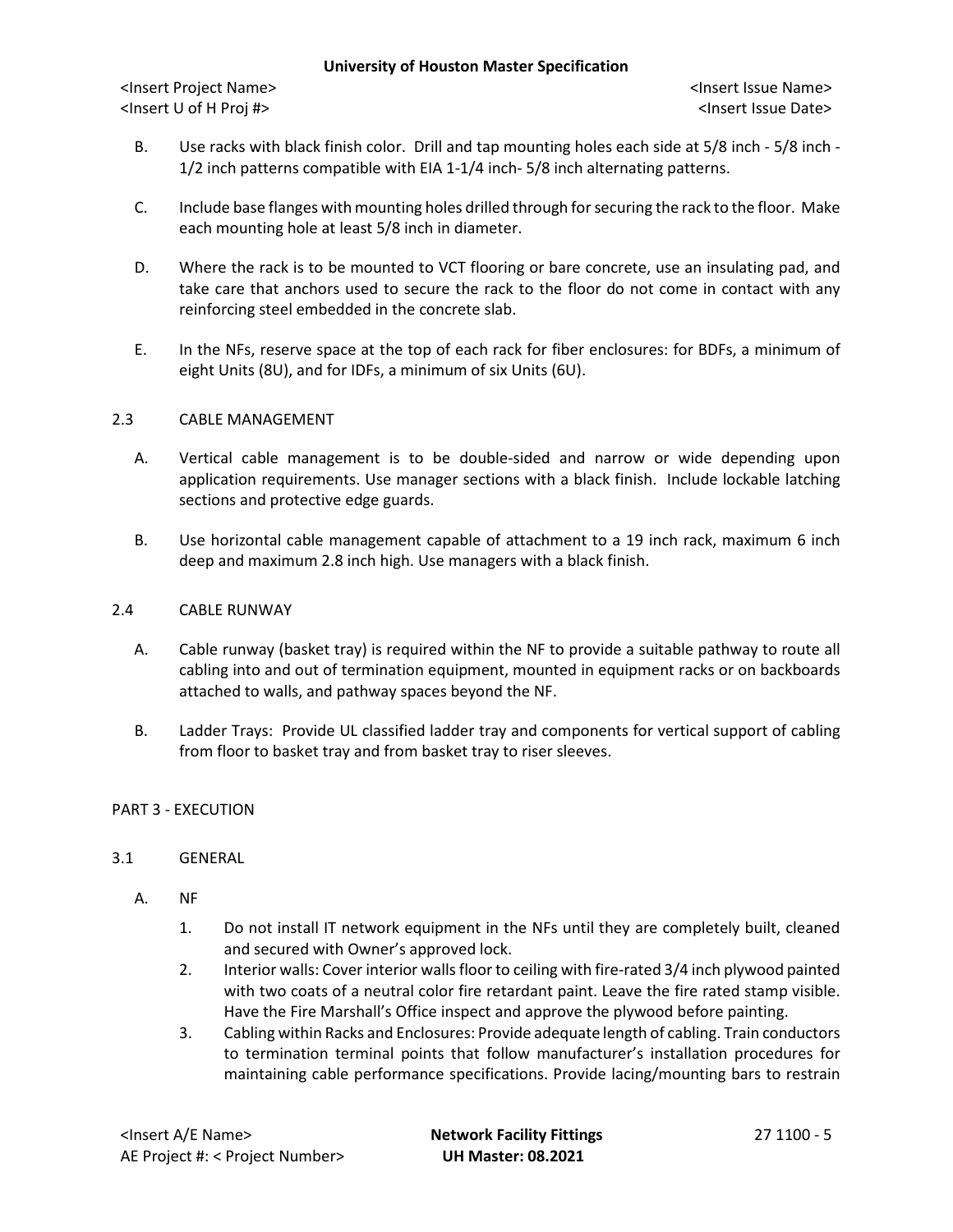## **University of Houston Master Specification**

<Insert Project Name> <Insert Issue Name> <Insert U of H Proj #> <Insert Issue Date>

cables, to prevent straining connections, and to stop bending cables to smaller radii than minimums recommended by manufacturer.

- 4. Equipment Racks: Provide 19-inch wide x 7-foot tall, floor-mounted equipment racks, installed per Drawings, with number of vertical rack sections as required to allow space for termination of all fiber and data/voice cabling plus mounting space for multi-port concentrators (Hub/Switches) required to cross-connect all data jacks.
- 5. Locate/space racks and enclosures according to EIA/TIA guidelines for front and around access.
- 6. Vertical wire management: Double-sided vertical rack cabling sections. Referto Drawings.
- 7. Entrance: Arrange and coordinate locations of distribution frames, patch panels, crossconnections in NFs and racks to optimize space requirements of any service provider requirements, telephone system and LAN equipment.
- 8. Provide cable runway in equipment room above all racks and up to runway/conduits/sleeves entering room from corridors to form a complete runway system connecting all hardware installations. Attach grounding lugs to each rack/cable raceway, conduit, etc. Refer to Drawings for details.
- 9. Install trays overhead along the equipment rows, leading to the cross-connects. Coordinate tray locations with lighting, air-handling systems, and fire extinguishing systems so that fully loaded trays do not obstruct or impede their operation. Refer to NEC Article 392 for requirements for cable trays.
- 10. Provide horizontal cable runways. Equip each 19-inch rack with overhead basket style cable runway installed between the wall and horizontal/equipment racks. Refer to Drawings for proposed locations and sizing of each runway. Securely attach to wall studs with support brackets (and racks if applicable), in accordance with manufacturer's written instructions.
- 11. Install a grounding bar that measures 20 inches long (TMGB) or 12 inches long by 2 inches wide by 1/4 inch holes that accepts 2-hole lug connectors. Connect the bar to the main building ground using #2 or greater copper wire.
- 12. Provide ground lug for each 19-inch rack. Racks shall be grounded to wall mounted ground bus bar using #6 AWG stranded, green jacketed, insulated copper conductor. Furnish all required bonding material and hardware, and bond to building grounding electrode subsystem TMGB in ER. If crimp connectors are used to bond the #6 AWG wire, follow NEC bonding procedures/specifications.
- 13. Use an inert dielectric material to separate dissimilar metals apt to corrode through electrolysis under the environmental operating conditions specified.

# 3.2 CLOSE OUT DOCUMENTS

- A. Red Line Drawings: Contractor shall keep one full-size set of Drawings at the project site during working hours with installation progress marked and backbone cable labels noted. Red Line Drawings are required to be available for examination during construction meetings and field inspections.
- B. Provide files in .dwg, .rvt formats and .pdf formats showing floor plans with room numbers and actual outlet locations and labeling. Submit files within 5 business days of final cable testing.